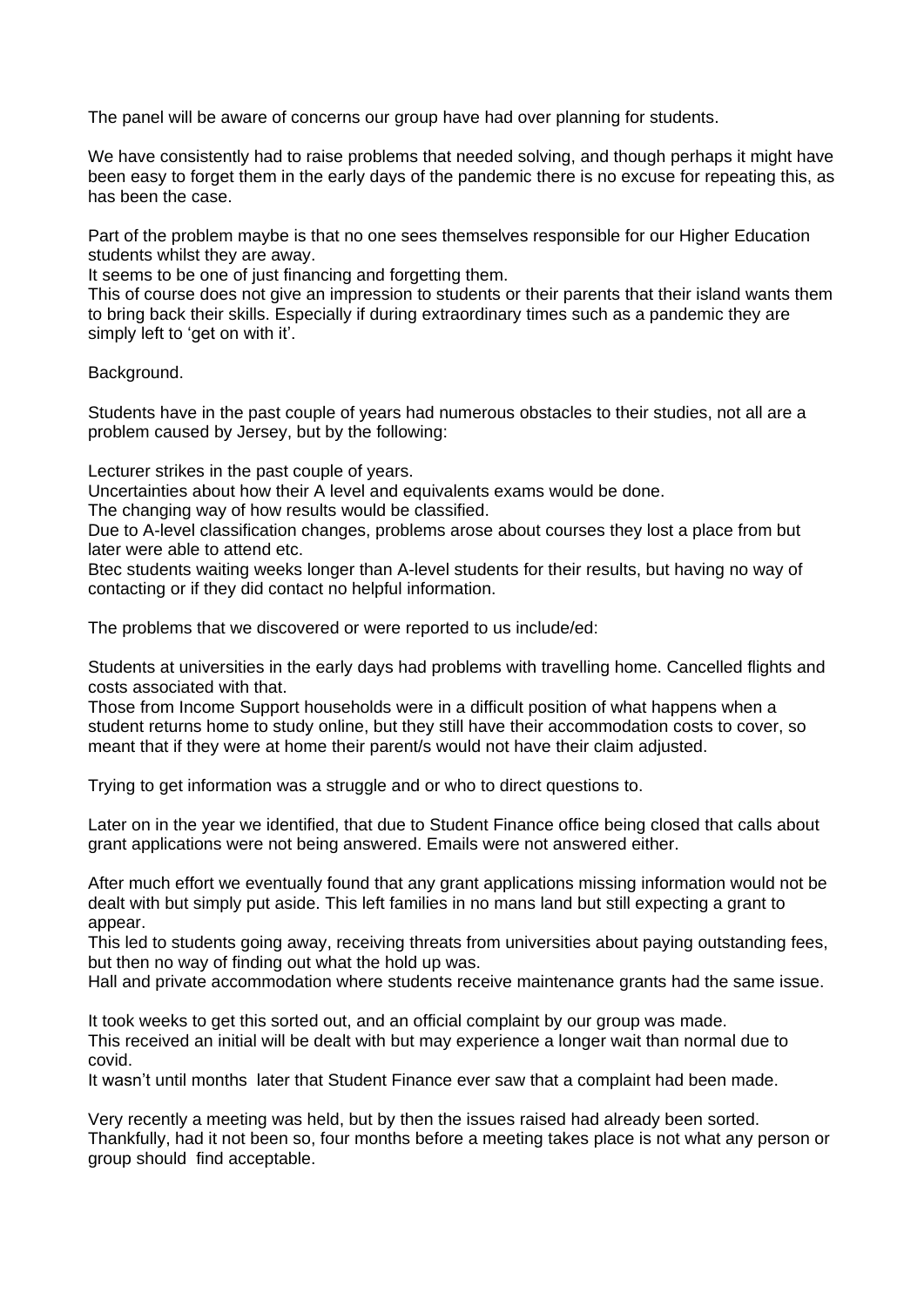Grants have by and large been applied for and paid, though we did hear of one this week that was still waiting.

Mental Health provision for students.

As some students were in their first year, had spent much of their time in their rooms, with ongoing cycles of self isolation, and some several times, this was beginning to cause mental health issues for some of them, and parents expressed real concerns about how these young students away from home were coping.

We felt that for first year students whose knowledge of their local services, with few if any friends would find contacting support services here would be far easier, more reassuring, and for some it may have been a service they had already used.

Whilst universities have some help the level of service offered varies, and the same can be said of what self isolating help that was given too.

Eventually after considerable effort, we were told they could call YES. A service called Kooth is now in place but that is only very recently.

We were concerned about how much our reciprocal health agreement would cover students away, it's still unclear if they needed repatriation if that would be covered. No one seems to want to answer this question. It is a question that requires an answer pandemic, or no pandemic.

We did however discover the U.K. will treat anyone visitor or not for covid, so at least that removed those concerns. That information should have been sought by government, and students advised, not by us going through reams of U.K. legislation and press releases.

Moving on to Christmas end of term.

It was clear to us that provision for students returning needed to be made, we asked if flights would be kept going.

Would there be any place for students to self isolate if they couldn't safely do so in their home.

Again Income Support households and what funding they would have.

We were horrified that a survey would be launched to gather information. BUT, the department could not send this to students because of data protections ' issues'.

It begs the question why that was the case because the declaration signed by students includes health and information as a reason for government contact.

It seemed later on this ' issue' dissolved, and students were contacted, no reason given as to what had changed to allow this.

It would be prudent if the reasons for contacting students was amended in order this does not occur again, preventing government from contacting students quickly whilst away.

We looked at how Guernsey dealt with their students, you simply could not have had a wider contrast. They have planned, for their students, they have welcomed them back as members of their community.

They had a survey announced very early on to gauge what flights would be needed, they had self isolating sorted.

They had a flight booking system set up for students to book first before opening up to other Guernsey residents to use.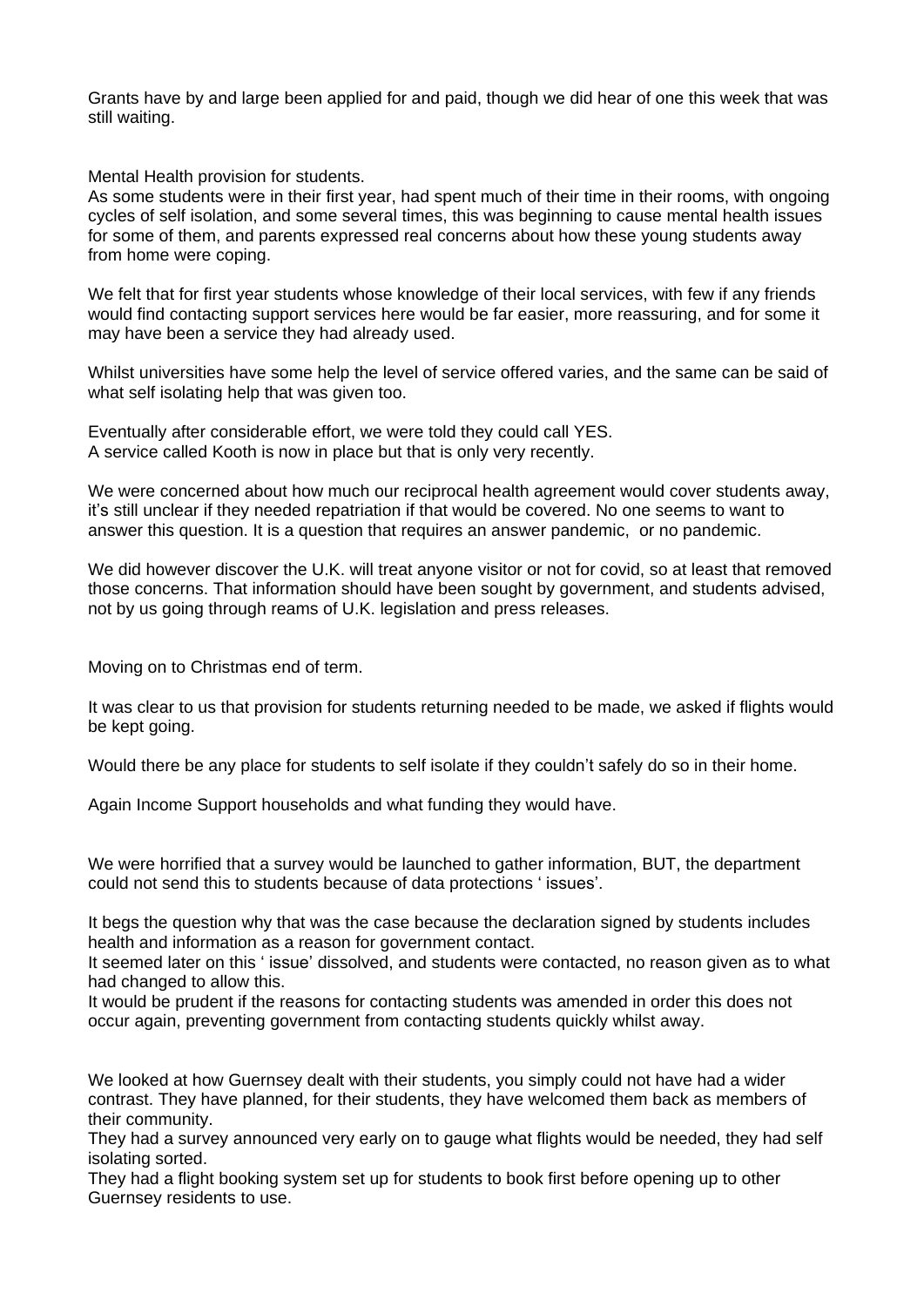They have displayed a 'Putting Children First' mentality to their student planning. What was also obvious was that they include students in their pandemic planning.

Their whole communication was one that showed they cared, and that well-being of students was important.

That same, unfortunately, can't be said for the government of Jersey.

To us it seems no one has any responsibility. This only caused parents and students stress, more emails and phone calls having to be made to departments increasing government workload even more, at a time when they don't need it.

It would seem from correspondence we have had that Student Finance are just that; even the Children's Commissioner says that students are not in her remit, due to their age.

So exactly who does have responsibilities for our students during a pandemic? It would seem no one department or person.

The students and or their parents have no clear idea about the lines of communication that government are using when it comes to issues / problems that are a concern for students.

We don't know if they are considered at every meeting, weekly, monthly, or only when a group like ours 'makes noise'.

We don't know who or which departments are included.

So we tend to email anyone we think might be able to assist. Whilst a cross departmental group was set up, there are no reports or minutes of what they discussed or decisions made or who was responsible.

Further they make no plans for students as a group. It became clear to us that unless we asked for solutions, and we have been very persistent, that they would have been left unresolved

Currently we have been working on vaccines and how students will be accommodated. We have been asking for weeks about the vaccination programme for students, with silence as a reply to our requests.

It is clear from the email we have seen only the end of last week, that students will be able to get a vaccine in the U.K.

However, this highlighted that government here do not understand that students who maybe there now, will not be in 12 weeks time.

Or those here now will likely be elsewhere 12 weeks later.

That the scheme in the U.K. is running on a different timescale for their groups compared with our own.

That there has been no thought by officers about those studying in the EU, or ROW.

The Education minister has also recognised this, and we have given him a list of queries and he will have to ask for it to be looked at again.

Perhaps the point to make here is that again, our group are asking the questions, the planning isn't happening until we raise the problems.

Recently test requirements for students to travel back has been a problem. Once Condor required it, we asked if students could be tested. It took a while, and eventually it was agreed.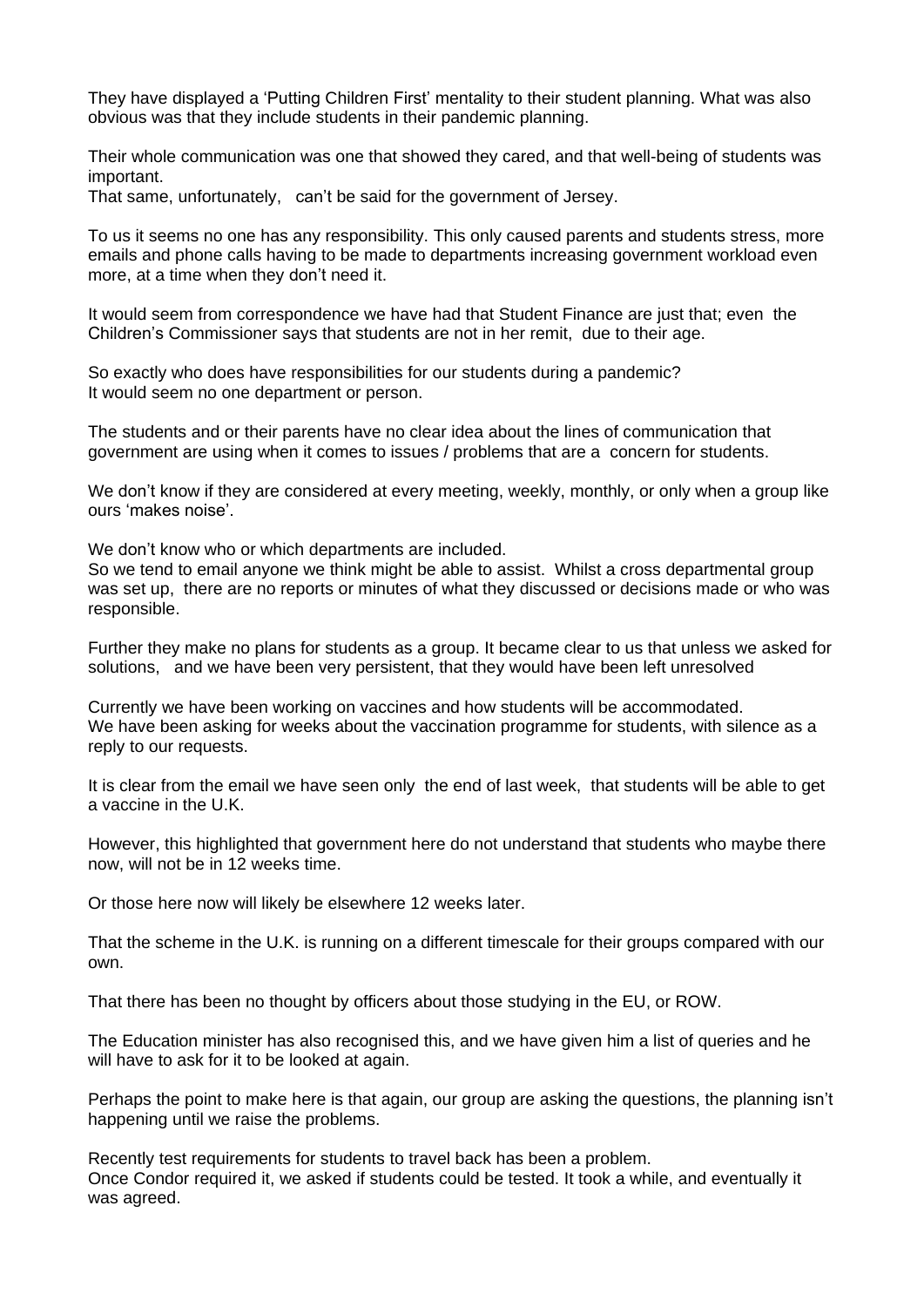However a couple of weeks later we discovered students were turned down. It transpired that it was limited to a week, this was not what we had understood at all. We asked it be extended, which they did a couple of times but it ends on the 21st Feb and students can only do it once.

What they have failed to understand or maybe they do, is the following:

Students who are returning, are in the main on medical placements, these are to qualify them as Doctors, Paramedics, Nurses etc...skills which at the moment one would have thought is essential. Other placements are teaching. Other areas students are still receiving face to face lecturers are in areas which use laboratories etc.

We have some students who study further away and have PCR / test requirements before they travel on from the U.K. they are in the difficult position where they could get trapped not being able to come back or go on to the country.

It would seem Jersey is very happy to cover the costs of visitors getting three tests here, but not for the limited number of students leaving the island to study.

It should be noted that students often work part time to supplement or cover all of their living costs. Parents have in many cases had their incomes reduced, with covid and traditional work places like pubs, bars and restaurants closed the opportunities to supplement incomes have been wiped out.

Our Treasury minister changed our tax system in recognition that incomes for 2020 would be less than 2019. However there appears to be no recognition of the drop in incomes for students. Though somehow that they can find the funds for a test in order to complete their studies?

There had been no provision made for students to study when that wasn't possible at home. With libraries closed, siblings learning from home, and parents working from home.

Space to study has been an issue, for those that required specific types of space. i.e. Artists, Performing Arts studios, again it was our group raising the questions.

Student Finance don't see it as their responsibility, again, who is responsible? Has it been thought about in government plans?

With all of this in mind, it seems to us that our students have not really been part of covid planning at all.

We feel that unless we had been persistent, nothing would have been done. Even after the first few issues, students were not then added to the government planning.

There doesn't appear to be any ministry that takes overall responsibility for students.

Students ages start from those doing Arts such as Dance or Drama usually from about 14/16 years old so they are children, ( some are degree level courses even at this young age) upwards, there is no upper age limit.

So they can't be all described as Children, or Young people, and what help and support required will be different according to their ages, but also responsibility for some under the Minister if still a statutory school age or care leaver.

We have to ask this question. If we had not raised the problems students have, and we have had to be persistent, would Government have done anything at all?

We don't think they would.

Our group was never set up for these purposes, but we saw the need and have tried to help where we could. We saw the distress being caused and were not prepared to just sit back and do nothing.

For now, and any future pandemic planning it must include the following: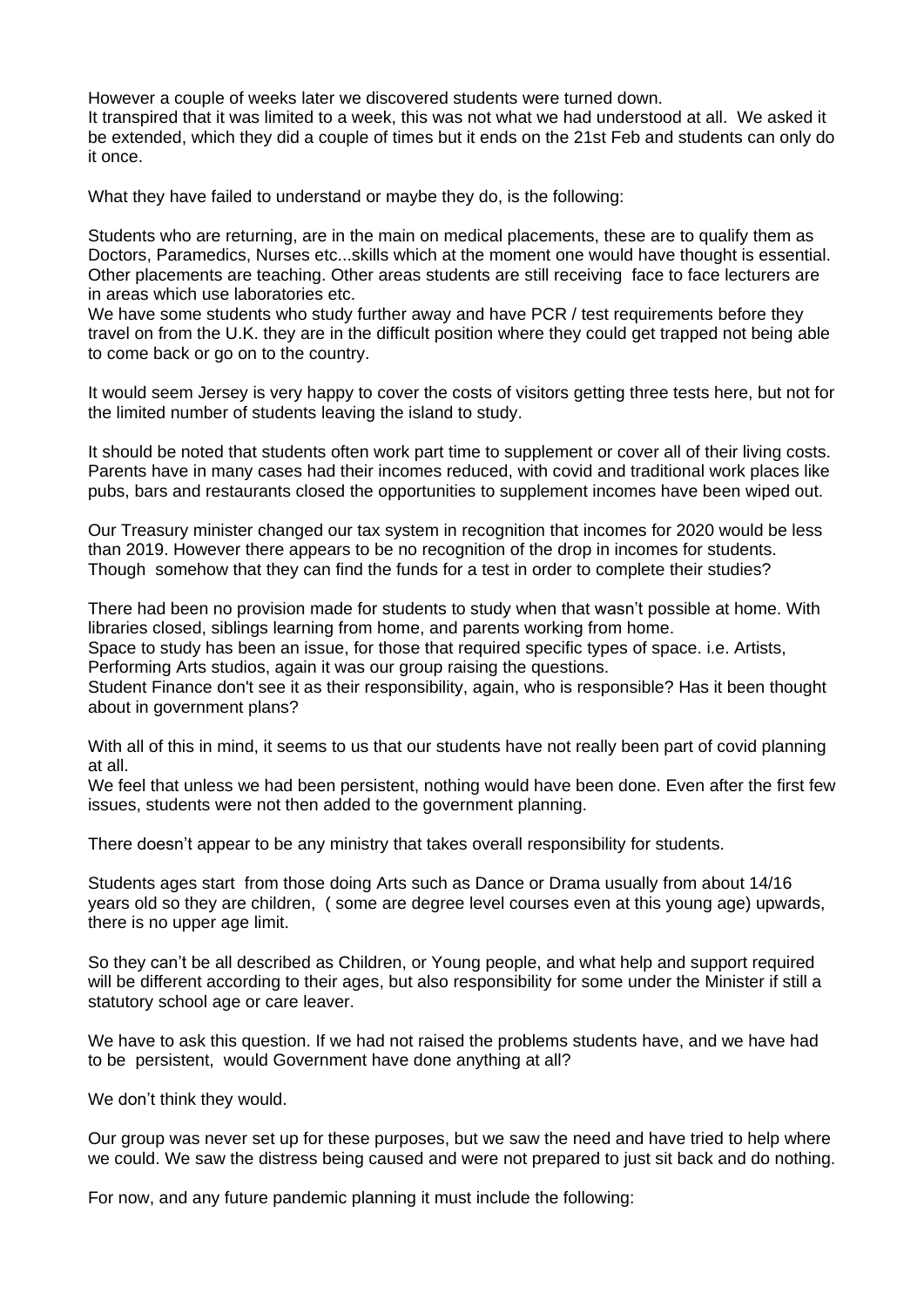Government include students, with a clear understanding of the ages and course variations, and different term times.

That they create a point of contact for matters relating to students, that includes a response in a reasonable time, not one of weeks or months.

That they have an understanding of the ages that being a student can include.

That if planning involves working with other governments that they look at differences in timetabling, provision of services, and costs.

That clear appropriate information and messaging is targeted to students directly with thought given to where that might be.

U.K. universities have hardship funds set up, unfortunately our students are excluded from almost all of these.

A local hardship fund ought to be established to cover students.

It should be noted those studying locally have not had the same level of difficulty, and some will have had ability to earn money, if receiving a maintenance grant it is at the same level as a student away receives, however their costs if living at home are considerably less.

kind regards,

Nicki Heath Student Loan Support Group.

I spotted this article today (HEPI) I know one of the panel's advisors in the past, and also the department too, Bahram Bekhradnia is a Director of HEPI.

They seem to have drawn the same conclusions as we did.

The hardship funds provision, to apply to both Home fee status and International students. No doubt you'll be aware that Jersey students now will have Home fee status, however that applies only to England and doesn't not apply to RUK, it also doesn't not apply to scholarships bursaries etc.

In various universities regulations for hardship funds, I noticed that the restrictions meant our students fell between both descriptions.

We need to have something similar set up here, not just during covid.

Also, of note was the funds that international students need to have in place to be able to satisfy that they can live.

The amounts specified are far higher than the maximum amount any student will receive on a full grant, for London it is almost double.

As you'll recall we commented on the current new scheme needing to be kept under review in order that it didn't become out of date.

Having read the latest business plan update it's clear any new student finance scheme will not be in place till 2023.

It means out current scheme again will be out of date RPI wise, and income on which it is based by 5 years.

The amount of maintenance currently paid is what was in place on the old scheme plus the loan that no longer exists.

In that respect max maintenance grant is even more out of date.

Include as HEPI mention the loss of access to jobs for students, and it's clear that students, will be finding it very difficult during covid restrictions.

To date we have not seen any comment or recognition from our government on this, in fact when it comes to areas like free PCR testing in order students can return to study, government have been less than helpful.